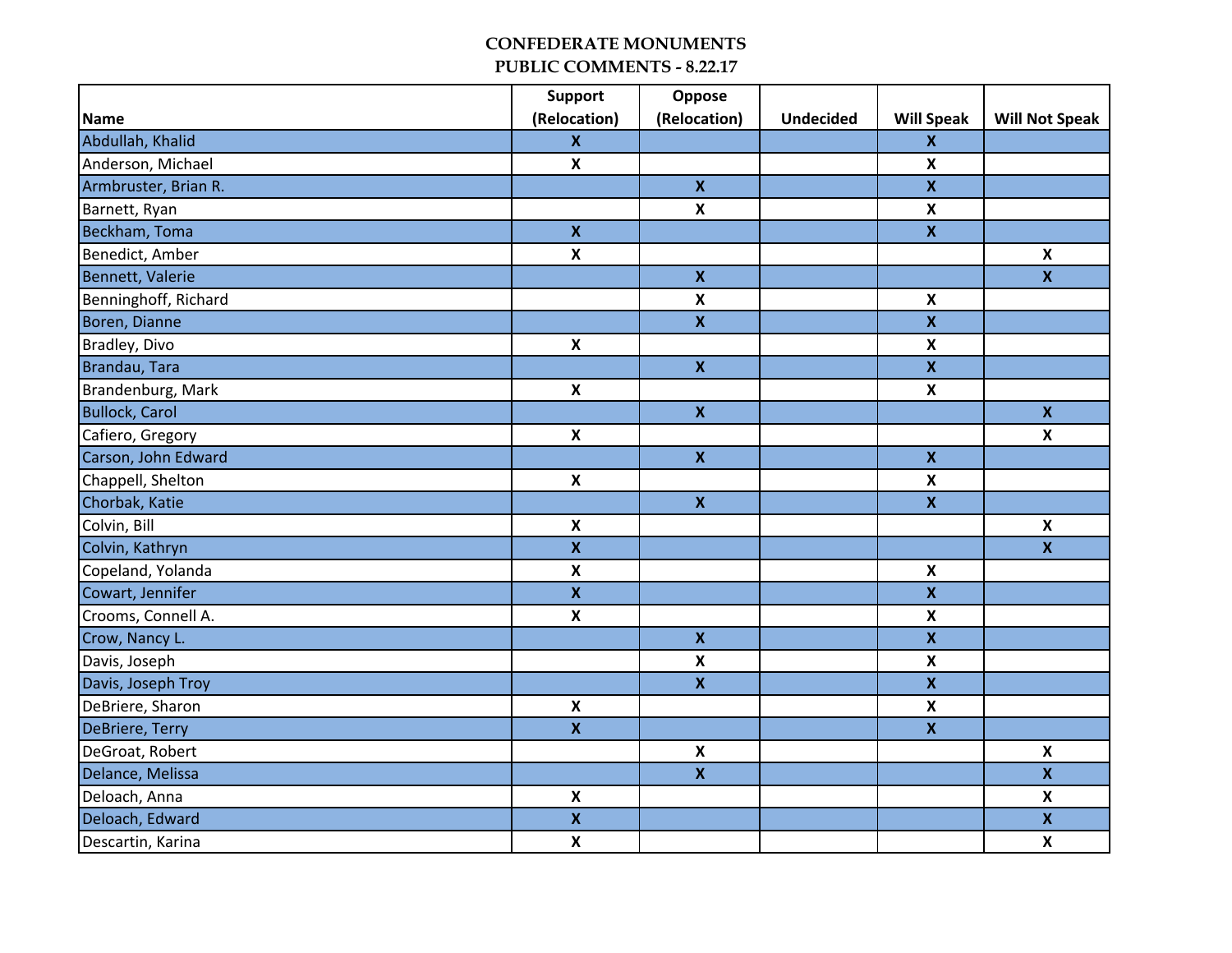|                           | <b>Support</b>            | Oppose                    |                  |                           |                           |
|---------------------------|---------------------------|---------------------------|------------------|---------------------------|---------------------------|
| Name                      | (Relocation)              | (Relocation)              | <b>Undecided</b> | <b>Will Speak</b>         | <b>Will Not Speak</b>     |
| DeSue, Vanessa            | $\mathbf{x}$              |                           |                  |                           | $\mathbf{x}$              |
| Devault, Charles          |                           | $\pmb{\mathsf{X}}$        |                  | $\boldsymbol{\mathsf{X}}$ |                           |
| Dixon, Heather            | $\mathbf{x}$              |                           |                  |                           | $\mathbf x$               |
| Djordjevic, Marina        | $\pmb{\mathsf{X}}$        |                           |                  |                           | $\boldsymbol{\mathsf{x}}$ |
| Donovan, Chelsea          | $\boldsymbol{\mathsf{X}}$ |                           |                  |                           | $\mathbf x$               |
| Doyle, Sandra G.          | $\boldsymbol{\mathsf{X}}$ |                           |                  |                           | $\boldsymbol{\mathsf{X}}$ |
| Eason, Sonya              |                           | $\mathbf{x}$              |                  | $\pmb{\mathsf{X}}$        |                           |
| Eastman, Sydney           | $\pmb{\mathsf{X}}$        |                           |                  | $\boldsymbol{x}$          |                           |
| Elands, Chris             |                           | $\boldsymbol{\mathsf{X}}$ |                  | $\pmb{\mathsf{x}}$        |                           |
| Estanga, Kristellys       | $\pmb{\mathsf{X}}$        |                           |                  | $\pmb{\mathsf{X}}$        |                           |
| Evans, Dan                |                           | $\pmb{\mathsf{X}}$        |                  | $\mathbf x$               |                           |
| Fields Jr., Paul          | $\pmb{\mathsf{X}}$        |                           |                  | $\boldsymbol{\mathsf{x}}$ |                           |
| Frazier, Ben              | $\overline{\mathbf{x}}$   |                           |                  | $\overline{\mathbf{X}}$   |                           |
| Friar, Siddie             | $\boldsymbol{\mathsf{x}}$ |                           |                  |                           | $\boldsymbol{\mathsf{x}}$ |
| Funcheon, Weston          | $\mathbf{x}$              |                           |                  | $\mathbf{x}$              |                           |
| Gaines, Alpha             | $\boldsymbol{\mathsf{X}}$ |                           |                  | $\boldsymbol{\mathsf{X}}$ |                           |
| Galvis, Estefania         | $\overline{\mathbf{x}}$   |                           |                  | $\mathbf x$               |                           |
| Garcia, Maria             | $\boldsymbol{\mathsf{x}}$ |                           |                  | $\boldsymbol{\mathsf{x}}$ |                           |
| Garvey, Aaron Levi        | $\mathbf{x}$              |                           |                  |                           | $\mathbf{x}$              |
| Geer, William P.          |                           | $\pmb{\mathsf{X}}$        |                  | $\pmb{\mathsf{X}}$        |                           |
| Gentry, Cynthia           | $\pmb{\mathsf{x}}$        |                           |                  | $\pmb{\mathsf{X}}$        |                           |
| Gerarde, Adam             | $\pmb{\mathsf{X}}$        |                           |                  | $\pmb{\mathsf{X}}$        |                           |
| Gerson, Herb              | $\mathbf x$               |                           |                  |                           | $\mathbf x$               |
| Gibson, Peter             | $\pmb{\mathsf{X}}$        |                           |                  |                           | $\boldsymbol{\mathsf{X}}$ |
| Glanton, Debbie           |                           | $\mathbf{x}$              |                  |                           | $\overline{\mathbf{x}}$   |
| Glassman, David           | $\pmb{\mathsf{X}}$        |                           |                  | $\boldsymbol{\mathsf{x}}$ |                           |
| Gonzalez, Aglae           | $\boldsymbol{\mathsf{X}}$ |                           |                  | $\mathbf x$               |                           |
| Goodall, Harrison         | $\pmb{\mathsf{X}}$        |                           |                  | $\pmb{\mathsf{X}}$        |                           |
| Gordon, Horace            | $\mathbf x$               |                           |                  | $\mathbf x$               |                           |
| Graham, Beth              |                           | $\pmb{\mathsf{X}}$        |                  | $\pmb{\mathsf{X}}$        |                           |
| Grays, Octavia Littlejohn | $\pmb{\mathsf{X}}$        |                           |                  | $\pmb{\mathsf{X}}$        |                           |
| Green, Ashley             | $\pmb{\mathsf{X}}$        |                           |                  | $\pmb{\mathsf{X}}$        |                           |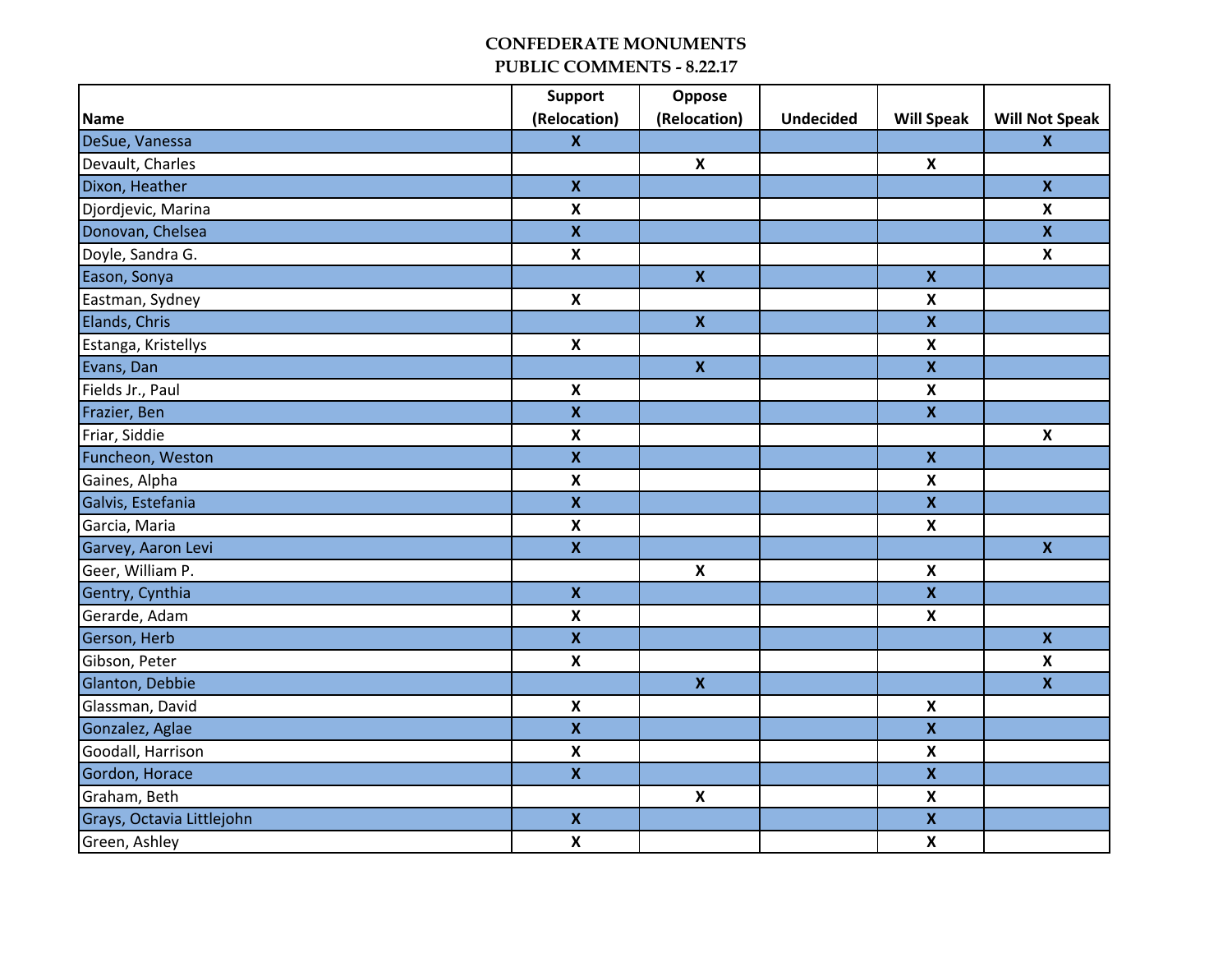|                           | <b>Support</b>            | Oppose                  |                           |                           |                           |
|---------------------------|---------------------------|-------------------------|---------------------------|---------------------------|---------------------------|
| Name                      | (Relocation)              | (Relocation)            | <b>Undecided</b>          | <b>Will Speak</b>         | <b>Will Not Speak</b>     |
| Hallums, David            |                           | $\mathbf x$             |                           | $\mathbf{x}$              |                           |
| Hand, Vicki               |                           | $\pmb{\mathsf{X}}$      |                           |                           | $\boldsymbol{\mathsf{X}}$ |
| Hardock, Scott            |                           | $\mathbf{x}$            |                           | $\mathbf{x}$              |                           |
| Hardwick, Bryant          | $\boldsymbol{\mathsf{x}}$ |                         |                           |                           | $\pmb{\times}$            |
| Hardwick, Katherine       | $\mathbf x$               |                         |                           |                           | $\mathbf x$               |
| Hart, Calvin              |                           | $\pmb{\mathsf{X}}$      |                           | $\boldsymbol{\mathsf{x}}$ |                           |
| Hayes, Betty              |                           | $\overline{\mathbf{x}}$ |                           |                           | $\overline{\mathbf{x}}$   |
| Heath, Helen              |                           | $\pmb{\mathsf{X}}$      |                           | $\pmb{\mathsf{X}}$        |                           |
| Hendricks, Sherry         |                           | $\mathbf{x}$            |                           |                           | $\mathbf{x}$              |
| Hendrix, Bonnie           | $\pmb{\mathsf{x}}$        |                         |                           | $\pmb{\mathsf{X}}$        |                           |
| Hensley, Glenn Blackhawk  |                           | $\pmb{\mathsf{X}}$      |                           | $\mathbf{x}$              |                           |
| Higgins, Paula            | $\boldsymbol{\mathsf{x}}$ |                         |                           |                           | $\boldsymbol{\mathsf{X}}$ |
| Holloway, LaShonda        | $\overline{\mathbf{X}}$   |                         |                           | $\mathbf x$               |                           |
| Howard, Essey             | $\boldsymbol{\mathsf{x}}$ |                         |                           | $\boldsymbol{\mathsf{x}}$ |                           |
| Hunt, Denise              | $\mathbf{x}$              |                         |                           | $\pmb{\mathsf{X}}$        |                           |
| Johnson-Coomes, Tanya     | $\pmb{\mathsf{X}}$        |                         |                           |                           | $\pmb{\mathsf{X}}$        |
| Jones, David              | $\overline{\mathbf{x}}$   |                         |                           |                           | $\mathbf{x}$              |
| Jordan, Barry C.          |                           | $\pmb{\mathsf{X}}$      |                           |                           | $\pmb{\times}$            |
| Kenner, Mary Ann          |                           | $\mathbf x$             |                           |                           | $\mathbf{x}$              |
| Kidson, Patrick C.        |                           | $\pmb{\mathsf{X}}$      |                           | $\pmb{\mathsf{X}}$        |                           |
| Kiernan, Kristen          | $\pmb{\mathsf{X}}$        |                         |                           | $\pmb{\mathsf{X}}$        |                           |
| Killen, Matthew L.        | $\pmb{\mathsf{X}}$        |                         |                           |                           | $\pmb{\mathsf{x}}$        |
| King, Lisa                | $\mathbf x$               |                         |                           |                           | $\boldsymbol{\mathsf{x}}$ |
| Lawrence Sr., Reginald M. | $\pmb{\mathsf{X}}$        |                         |                           | X                         |                           |
| Levine, Nancey            | $\overline{\mathbf{x}}$   |                         |                           |                           | $\bar{\mathbf{X}}$        |
| Lewis, Bill               |                           |                         | $\boldsymbol{\mathsf{x}}$ | $\boldsymbol{\mathsf{X}}$ |                           |
| Lieberman, Jennifer       | $\mathbf x$               |                         |                           |                           | $\mathbf x$               |
| Manacsa, Gerry            | $\pmb{\mathsf{X}}$        |                         |                           |                           | $\pmb{\times}$            |
| Mans, Caitlin             | $\mathbf x$               |                         |                           |                           | $\boldsymbol{\mathsf{x}}$ |
| Marjenhoff, Frank         |                           | $\pmb{\mathsf{X}}$      |                           |                           | $\boldsymbol{\mathsf{X}}$ |
| Mason, Allison            | $\pmb{\mathsf{X}}$        |                         |                           |                           | $\mathbf x$               |
| Mason, David              |                           |                         | $\boldsymbol{\mathsf{x}}$ | $\pmb{\mathsf{X}}$        |                           |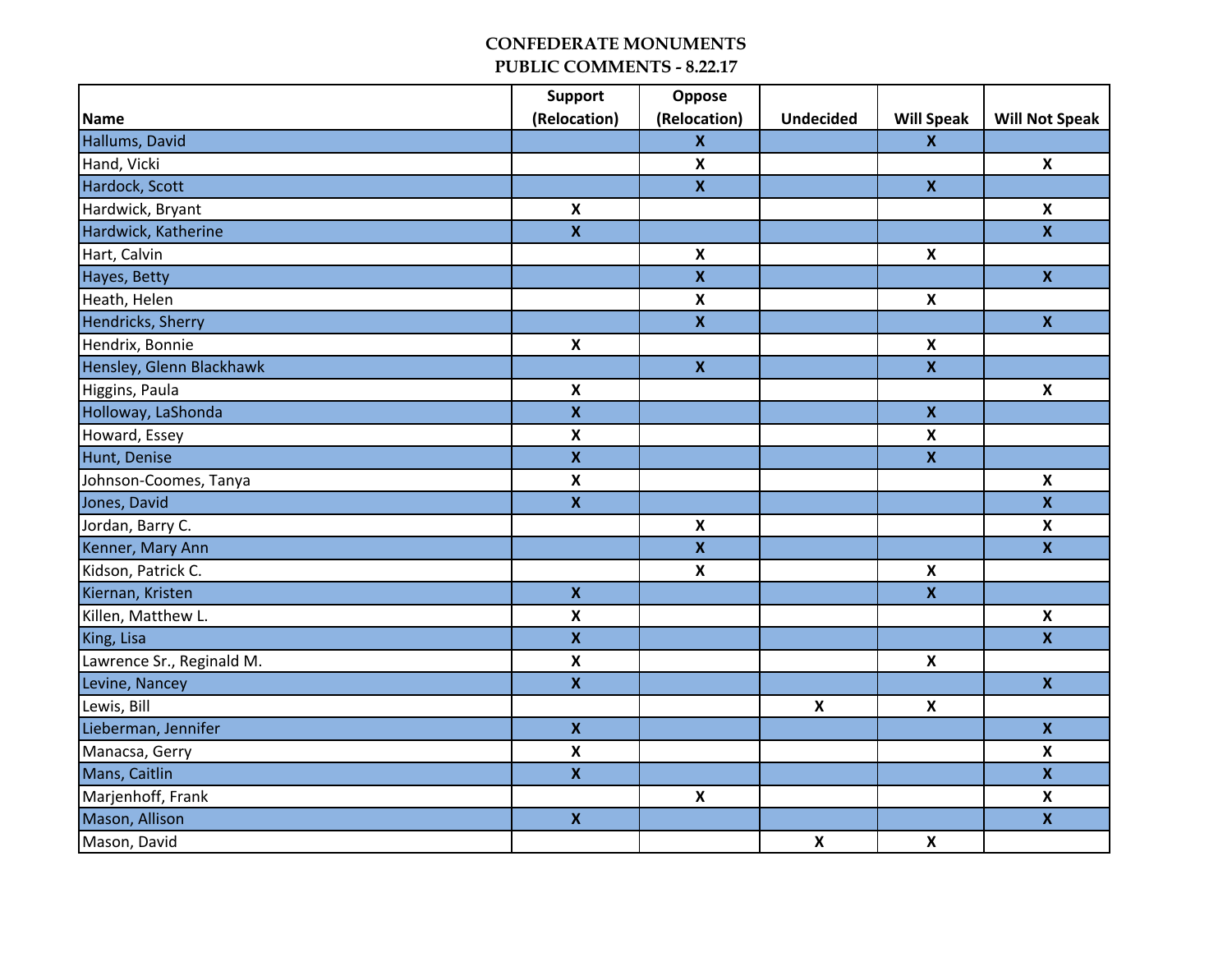|                       | <b>Support</b>            | Oppose                    |                  |                           |                           |
|-----------------------|---------------------------|---------------------------|------------------|---------------------------|---------------------------|
| Name                  | (Relocation)              | (Relocation)              | <b>Undecided</b> | <b>Will Speak</b>         | <b>Will Not Speak</b>     |
| McCoy, Mitchell Duane |                           | $\mathbf{x}$              |                  | $\boldsymbol{\mathsf{X}}$ |                           |
| McCoy, Rosemary       | $\pmb{\mathsf{X}}$        |                           |                  | $\pmb{\mathsf{X}}$        |                           |
| McFarland, Rosann     |                           | $\mathbf{x}$              |                  |                           | $\mathbf x$               |
| McFarland, W.G.       |                           | $\mathbf x$               |                  |                           | $\boldsymbol{\mathsf{x}}$ |
| McKinnon, Robert      | $\pmb{\mathsf{X}}$        |                           |                  |                           | $\pmb{\mathsf{x}}$        |
| McKoy, Nathan         | $\boldsymbol{\mathsf{x}}$ |                           |                  |                           | $\boldsymbol{\mathsf{X}}$ |
| McMath, Hope          | $\overline{\mathbf{x}}$   |                           |                  |                           | $\overline{\mathbf{x}}$   |
| McQueen, Mark D.      |                           | $\pmb{\mathsf{X}}$        |                  | $\pmb{\mathsf{X}}$        |                           |
| Merten, Ila Rae       | $\mathbf{x}$              |                           |                  |                           | $\mathbf x$               |
| Midyette, Jimmy       | $\boldsymbol{\mathsf{x}}$ |                           |                  | $\pmb{\mathsf{X}}$        |                           |
| Miller, William       |                           | $\pmb{\mathsf{X}}$        |                  | $\mathbf x$               |                           |
| Mitchell, Chris       | $\pmb{\mathsf{X}}$        |                           |                  | $\pmb{\mathsf{X}}$        |                           |
| Mitchell, Rebekah     | $\overline{\mathbf{x}}$   |                           |                  |                           | $\overline{\mathbf{x}}$   |
| Moffitt, Linda        |                           | $\boldsymbol{\mathsf{X}}$ |                  | $\boldsymbol{\mathsf{x}}$ |                           |
| Monroe, Shontay       | $\mathbf{X}$              |                           |                  | $\mathbf x$               |                           |
| Moore, Bruce          |                           | $\pmb{\mathsf{X}}$        |                  | $\pmb{\mathsf{X}}$        |                           |
| Morian, Karen         | $\overline{\mathbf{x}}$   |                           |                  |                           | $\mathbf{x}$              |
| Moritous, Sherie      | $\boldsymbol{\mathsf{x}}$ |                           |                  | $\boldsymbol{\mathsf{x}}$ |                           |
| Morrow, Kenneth C.    |                           | $\mathbf{x}$              |                  | $\pmb{\mathsf{x}}$        |                           |
| Mvusi, Thandekile R.  | $\pmb{\mathsf{X}}$        |                           |                  |                           | $\pmb{\mathsf{X}}$        |
| Navarro, Jorge        | $\pmb{\mathsf{x}}$        |                           |                  | $\pmb{\mathsf{x}}$        |                           |
| Newman, R. Paul       |                           | $\pmb{\mathsf{X}}$        |                  | $\pmb{\mathsf{X}}$        |                           |
| Newsome, Cindy        |                           | $\mathbf{x}$              |                  | $\mathbf x$               |                           |
| Newsome, Seber        |                           | $\pmb{\mathsf{X}}$        |                  | $\pmb{\mathsf{X}}$        |                           |
| Nolan, Brett          |                           | $\overline{\mathbf{x}}$   |                  | $\bar{\mathbf{X}}$        |                           |
| Oberaier, Zach        |                           | $\boldsymbol{\mathsf{x}}$ |                  | $\boldsymbol{\mathsf{X}}$ |                           |
| Oliver, Carnell       | $\mathbf{x}$              |                           |                  | $\pmb{\mathsf{X}}$        |                           |
| Pappados, Alex        |                           | $\pmb{\mathsf{X}}$        |                  |                           | $\pmb{\mathsf{X}}$        |
| Parks, Ronald         |                           | $\mathbf{x}$              |                  |                           | $\mathbf x$               |
| Parrish, Marilyn      |                           | $\mathbf x$               |                  | $\pmb{\mathsf{X}}$        |                           |
| Patterson, Philie     | $\pmb{\mathsf{X}}$        |                           |                  |                           | $\pmb{\mathsf{X}}$        |
| Peacock, Dakota       |                           | $\pmb{\mathsf{X}}$        |                  | $\pmb{\mathsf{X}}$        |                           |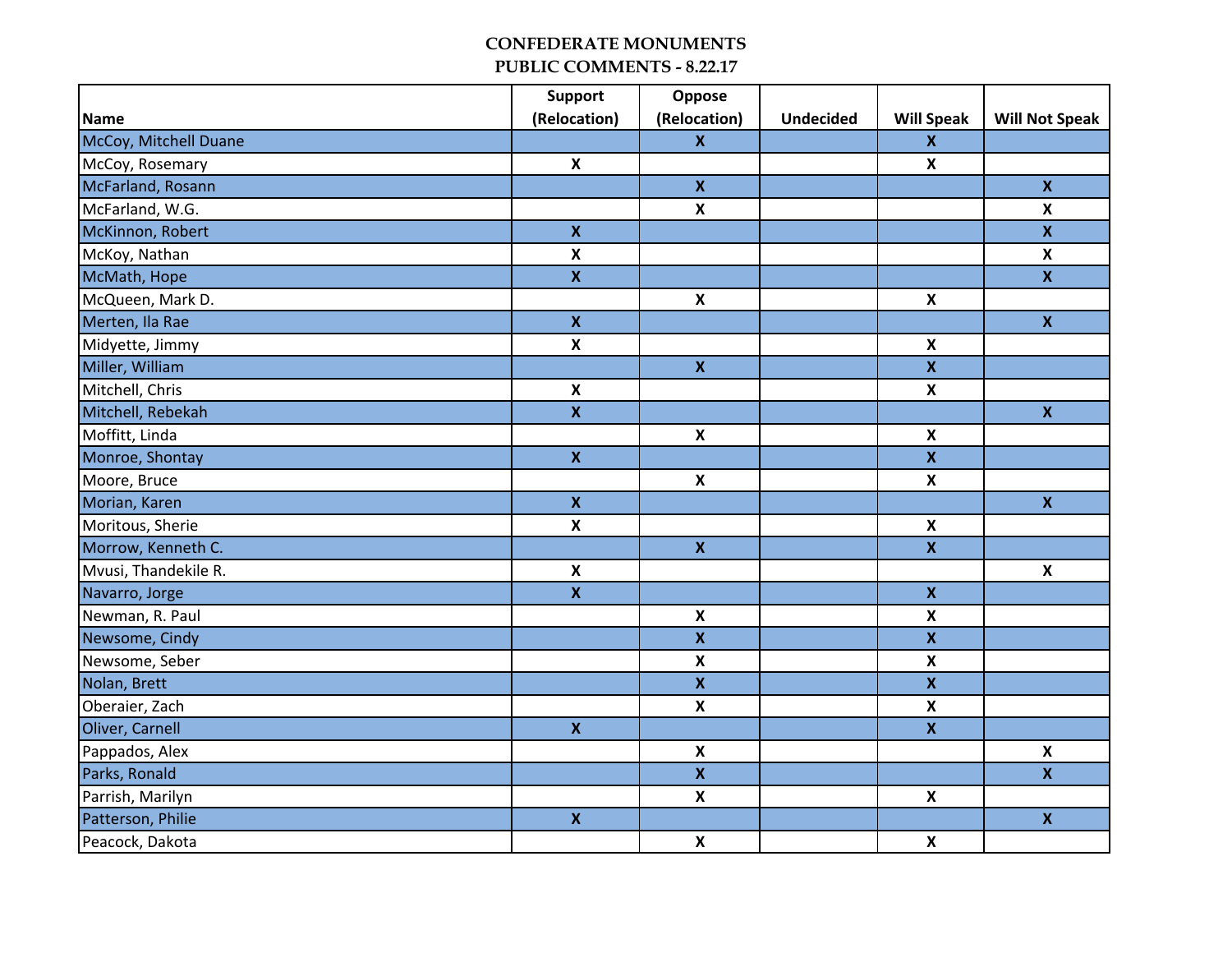|                          | <b>Support</b>            | Oppose                    |                  |                           |                           |
|--------------------------|---------------------------|---------------------------|------------------|---------------------------|---------------------------|
| Name                     | (Relocation)              | (Relocation)              | <b>Undecided</b> | <b>Will Speak</b>         | <b>Will Not Speak</b>     |
| Pearre, Christine        | $\mathbf{x}$              |                           |                  | $\boldsymbol{\mathsf{X}}$ |                           |
| Peecuele, Mark           |                           | $\boldsymbol{\mathsf{X}}$ |                  | $\pmb{\mathsf{X}}$        |                           |
| Perlmutter, Michael      | $\mathbf{x}$              |                           |                  |                           | $\mathbf{x}$              |
| Perlmutter, Norma        | $\pmb{\mathsf{x}}$        |                           |                  |                           | $\boldsymbol{\mathsf{x}}$ |
| Phillman, Landle         | $\pmb{\mathsf{X}}$        |                           |                  | $\mathbf x$               |                           |
| Pierce, Catherine        | $\pmb{\mathsf{X}}$        |                           |                  | $\boldsymbol{\mathsf{x}}$ |                           |
| Pope, Kelly              | $\overline{\mathbf{X}}$   |                           |                  | $\mathbf x$               |                           |
| Quesinberry, Jill        | $\boldsymbol{\mathsf{x}}$ |                           |                  | $\boldsymbol{\mathsf{x}}$ |                           |
| Quina, Peyton            |                           | $\mathbf{X}$              |                  | $\pmb{\mathsf{X}}$        |                           |
| Ragunas, Lara            | $\boldsymbol{\mathsf{x}}$ |                           |                  |                           | $\boldsymbol{\mathsf{x}}$ |
| Ragunas, William         | $\boldsymbol{\mathsf{X}}$ |                           |                  |                           | $\boldsymbol{\mathsf{X}}$ |
| Rambo, Jennie            | $\pmb{\mathsf{X}}$        |                           |                  |                           | $\pmb{\mathsf{X}}$        |
| Randtke, Angela          |                           | $\mathbf{x}$              |                  |                           | $\mathbf x$               |
| Rawson, Marshall Clayton |                           | $\boldsymbol{\mathsf{x}}$ |                  | $\boldsymbol{\mathsf{x}}$ |                           |
| Read, Meri               | $\mathbf{x}$              |                           |                  |                           | $\mathbf x$               |
| Reaves, Emily Timbol     | $\boldsymbol{\mathsf{X}}$ |                           |                  | $\boldsymbol{\mathsf{X}}$ |                           |
| Relle, Gordon            | $\overline{\mathbf{X}}$   |                           |                  | $\overline{\mathbf{X}}$   |                           |
| Remick, Reanna           | $\pmb{\mathsf{X}}$        |                           |                  |                           | $\pmb{\mathsf{X}}$        |
| Rickoff, Lewis           |                           |                           | $\mathbf{x}$     | $\pmb{\mathsf{x}}$        |                           |
| Roberts, Joseph Noel     |                           | $\pmb{\mathsf{X}}$        |                  | $\pmb{\mathsf{X}}$        |                           |
| Roberts, Katherine       | $\pmb{\mathsf{X}}$        |                           |                  |                           | $\mathbf x$               |
| Robinson, Daniel         |                           | $\boldsymbol{\mathsf{X}}$ |                  | $\boldsymbol{\mathsf{x}}$ |                           |
| Robinson, Joseph         | $\mathbf{x}$              |                           |                  |                           | $\mathbf{x}$              |
| Ross Sr., JoAnthony E.   |                           | $\boldsymbol{\mathsf{X}}$ |                  | $\boldsymbol{\mathsf{x}}$ |                           |
| Roumillat, Carla         |                           | $\bar{\mathbf{X}}$        |                  | $\pmb{\mathsf{X}}$        |                           |
| Ruff, John               |                           | $\pmb{\mathsf{X}}$        |                  | $\pmb{\mathsf{X}}$        |                           |
| Rumage, Marlin C.        |                           | $\mathbf{x}$              |                  | $\mathbf x$               |                           |
| Rumlin, Isaiah           | $\pmb{\mathsf{X}}$        |                           |                  | $\boldsymbol{\mathsf{x}}$ |                           |
| Rumsey, Holli            | $\mathbf x$               |                           |                  |                           | $\mathbf{x}$              |
| Russ, Henry              |                           | $\pmb{\mathsf{X}}$        |                  | $\pmb{\mathsf{X}}$        |                           |
| Rutter, Robert S.        | $\pmb{\mathsf{X}}$        |                           |                  | $\pmb{\mathsf{x}}$        |                           |
| Ryan, Emily              | $\boldsymbol{\mathsf{x}}$ |                           |                  | $\pmb{\mathsf{X}}$        |                           |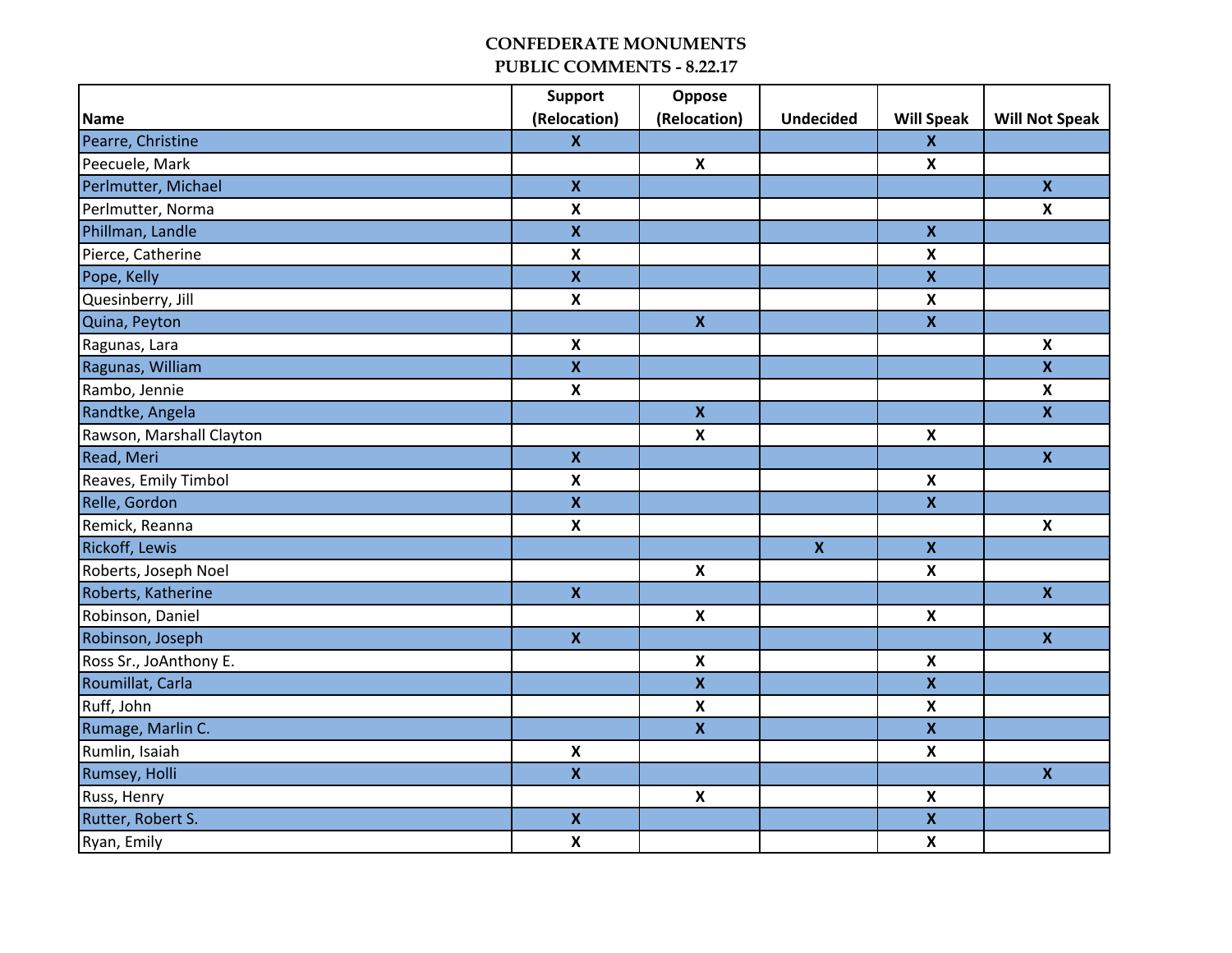|                       | <b>Support</b>          | Oppose                    |                    |                           |                           |
|-----------------------|-------------------------|---------------------------|--------------------|---------------------------|---------------------------|
| Name                  | (Relocation)            | (Relocation)              | <b>Undecided</b>   | <b>Will Speak</b>         | <b>Will Not Speak</b>     |
| Sampson, Michael      | $\mathbf{x}$            |                           |                    |                           | $\mathbf{x}$              |
| Schlatmann, Carl      |                         | $\pmb{\mathsf{X}}$        |                    | $\pmb{\mathsf{X}}$        |                           |
| Schnauss, Roy H.      |                         | $\overline{\mathbf{X}}$   |                    |                           | $\mathbf{x}$              |
| Scott, Stanley        | $\pmb{\mathsf{X}}$      |                           |                    | $\pmb{\mathsf{X}}$        |                           |
| Seal, Eve             |                         |                           | $\mathbf{x}$       | $\pmb{\mathsf{X}}$        |                           |
| Sheets, Karen C.      |                         | $\pmb{\mathsf{X}}$        |                    |                           | $\pmb{\mathsf{X}}$        |
| Shillinglaw, James    |                         | $\overline{\mathbf{x}}$   |                    | $\boldsymbol{\mathsf{X}}$ |                           |
| Simmons, Terry        |                         | $\pmb{\mathsf{X}}$        |                    | $\pmb{\mathsf{X}}$        |                           |
| Sims, Timekod         | $\pmb{\mathsf{X}}$      |                           |                    |                           | $\mathbf{x}$              |
| Singletary, Fred      |                         | $\pmb{\mathsf{X}}$        |                    | $\pmb{\mathsf{X}}$        |                           |
| Sizemore, Joyce       |                         | $\mathbf x$               |                    |                           | $\boldsymbol{\mathsf{x}}$ |
| Skinner, Larry        |                         | $\mathbf x$               |                    |                           | $\boldsymbol{\mathsf{X}}$ |
| Smith, Ciera          | $\overline{\mathbf{x}}$ |                           |                    |                           | $\overline{\mathbf{x}}$   |
| Smith, Ira            |                         | $\pmb{\mathsf{X}}$        |                    | $\boldsymbol{\mathsf{x}}$ |                           |
| Smith, Marie Avant    |                         | $\boldsymbol{\mathsf{X}}$ |                    |                           | $\mathbf{x}$              |
| Smith, Terri          |                         | $\pmb{\mathsf{X}}$        |                    |                           | $\pmb{\mathsf{X}}$        |
| Snider, Larry         | $\overline{\mathbf{x}}$ |                           |                    | $\mathbf{x}$              |                           |
| Southworth, Chip      | $\pmb{\mathsf{X}}$      |                           |                    |                           | $\pmb{\times}$            |
| Southworth, Rikki     | $\mathbf x$             |                           |                    |                           | $\mathbf{x}$              |
| Srinavic, Mark        |                         | $\pmb{\mathsf{X}}$        |                    |                           | $\boldsymbol{\mathsf{X}}$ |
| Stanwix-hay, William  |                         | $\pmb{\mathsf{X}}$        |                    | $\pmb{\mathsf{X}}$        |                           |
| Steele, Gloria Sierra |                         | $\pmb{\mathsf{X}}$        |                    |                           | $\pmb{\times}$            |
| Steele, Robert        |                         | $\mathbf{x}$              |                    |                           | $\boldsymbol{\mathsf{x}}$ |
| Stokes, Kimberly      | $\pmb{\mathsf{X}}$      |                           |                    |                           | $\pmb{\mathsf{X}}$        |
| Styles, Jocelyn       | $\overline{\mathbf{x}}$ |                           |                    | $\pmb{\mathsf{X}}$        |                           |
| Terry, Gordon         |                         | $\pmb{\mathsf{X}}$        |                    |                           | $\pmb{\mathsf{X}}$        |
| Testy, E. Joseph      |                         |                           | $\pmb{\mathsf{X}}$ | $\pmb{\mathsf{X}}$        |                           |
| Thacker, Alyce        |                         | $\pmb{\mathsf{X}}$        |                    |                           | $\pmb{\mathsf{X}}$        |
| Thomas, Gary          |                         | $\mathbf{x}$              |                    | $\pmb{\mathsf{x}}$        |                           |
| Thompson, Todd        |                         | $\mathsf{X}$              |                    | $\pmb{\mathsf{X}}$        |                           |
| Tibbles, Tammy        | $\pmb{\mathsf{X}}$      |                           |                    | $\pmb{\mathsf{X}}$        |                           |
| Todd, Mike            | $\pmb{\mathsf{X}}$      |                           |                    | $\pmb{\mathsf{X}}$        |                           |